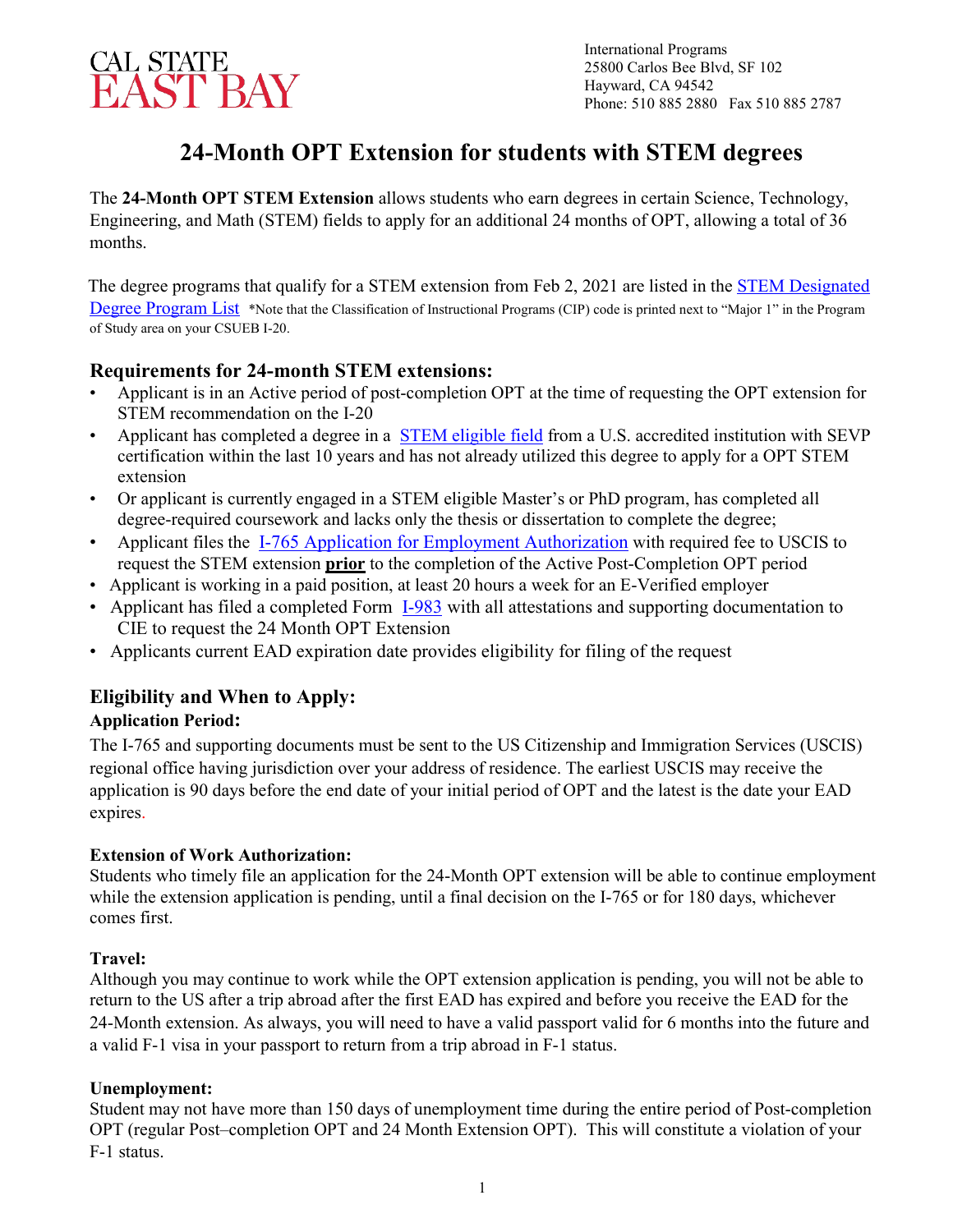**OPT Grace Period:** Under 24-Month STEM OPT regulations, students may not apply for a STEM OPT extension after they have entered the 60 day grace period following the expiration of their Post Completion OPT EAD. Please plan ahead!

**Types of Employment**: Volunteer/unpaid and self- employment are NOT allowed. [STEM eligible](https://studyinthestates.dhs.gov/stem-opt-hub/students-determining-stem-opt-extension-eligibility)  [employers](https://studyinthestates.dhs.gov/stem-opt-hub/students-determining-stem-opt-extension-eligibility) must have e-Verify & EIN numbers and the student must have a "bona fide employer-employee relationship". If a student uses a temporary or staffing agency to place them in a training opportunity, the agency can only complete and sign the Form I-983 if they provide the actual training relevant to the student's qualifying STEM degree. Please see [Study in the States](https://studyinthestates.dhs.gov/2016/07/questions-from-designated-school-officials-can-stem-opt-students-use-staffing-or-temporary-agencies-0) [we](https://studyinthestates.dhs.gov/2016/07/questions-from-designated-school-officials-can-stem-opt-students-use-staffing-or-temporary-agencies-0)bsite for more information

**Required Training Plan and Form I-983:** Requires responsibility of the employer to provide a training plan related to the field of study, and attestations to wages and compensation being commensurate with "similarly situated U.S. workers". Also requires 6 Month validation reports, annual evaluations, and submission of a new I-983 in case of material changes to the original I-983 are now required. Employers must agree to Department of Homeland Security site visits, as well as provide attestations to wages and working conditions.

**Processing Time:** USCIS are currently taking 3-5 months to process OPT STEM applications.

# **Application Procedure**

# **OPT STEM TUTORIAL**

**You must review our [OPT STEM Tutorial](https://www.csueastbay.edu/cie/files/docs/pdfs/employment-handouts/stem-opt-tutorial.pdf) before submitting your OPT STEM request I-20 to our office.** 

## Obtaining OPT STEM Request I-20

Please email the completed/signed documents listed below to CIE for processing

- 1. C**ompleted [Form I-983-](https://www.ice.gov/doclib/sevis/pdf/i983.pdf)** Helpful hints to complete the form are located [here.](https://www.csueastbay.edu/cie/files/docs/pdfs/employment-handouts/i-983-instructions.pdf)
	- a. DSO (CIE advisors) name and contact information is listed [here](https://www.csueastbay.edu/cie/f-1-students/advising.html)
- 2. **Request for 24 Month STEM OPT I-20 form-** Page 3 of this handout
	- a. **Complete and sign this form.** Please remember that E-Verify is different from EIN
- 3. **Reporting Responsibilities form-** Page 4 of this handout.

## **OPT STEM Request I-20**

- CIE advisors will review your request, let you know of any required edits and email your OPT STEM Request I-20 when ready. Processing time is 3-5 business days.
- Once you receive your I-20, you are responsible for reviewing the OPT and OPT STEM information as well as the OPT STEM Request on page 2. If no errors, then proceed.
- Print out your OPT STEM Request I-20, SIGN and Date the I-20 then rescan it for your application. Do NOT sign this I-20 electronically.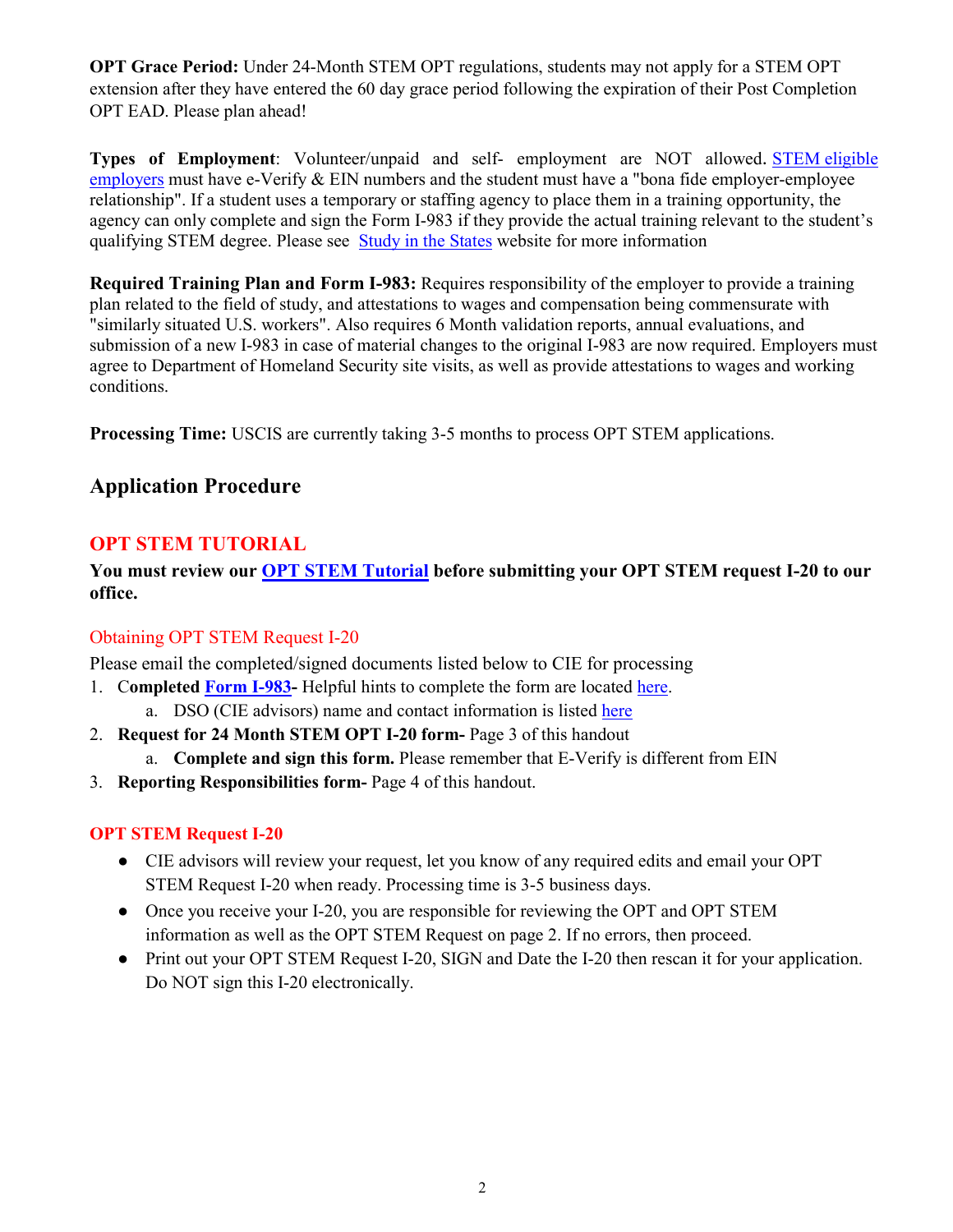

International Programs 25800 Carlos Bee Blvd, SF 102 Hayward, CA 94542 Phone: 510 885 2880 Fax 510 885 2787

# **OPT STEM I-20 Request Form**

| Last Name:                                                                                                                                                                                                                                                                                                                                                                                                                                  | First Name:                                                 |  |
|---------------------------------------------------------------------------------------------------------------------------------------------------------------------------------------------------------------------------------------------------------------------------------------------------------------------------------------------------------------------------------------------------------------------------------------------|-------------------------------------------------------------|--|
| NETID:<br>Phone:                                                                                                                                                                                                                                                                                                                                                                                                                            | Personal Email:                                             |  |
| <b>Current Address:</b>                                                                                                                                                                                                                                                                                                                                                                                                                     |                                                             |  |
| SEVIS # N                                                                                                                                                                                                                                                                                                                                                                                                                                   | Date of Current EAD Expiration                              |  |
| Your Major:                                                                                                                                                                                                                                                                                                                                                                                                                                 | Degree Level:<br><b>Bachelor's</b><br>Master's<br>Doctorate |  |
| I am certifying that I qualify to apply for OPT STEM. I have a degree with a STEM eligible CIP code, my employer is<br>enrolled in E-Verify, I work in a paid position that is related to my field of study and is more than 20 hours a week.                                                                                                                                                                                               |                                                             |  |
|                                                                                                                                                                                                                                                                                                                                                                                                                                             |                                                             |  |
| <b>Current Employer Information</b>                                                                                                                                                                                                                                                                                                                                                                                                         |                                                             |  |
| Employer(Company) Name:                                                                                                                                                                                                                                                                                                                                                                                                                     |                                                             |  |
| Employer E-Verify #:                                                                                                                                                                                                                                                                                                                                                                                                                        | Paid Position<br>No<br>Yes (                                |  |
| Job Title:                                                                                                                                                                                                                                                                                                                                                                                                                                  |                                                             |  |
| 2 sentences describing how your job is related to your major:                                                                                                                                                                                                                                                                                                                                                                               |                                                             |  |
| 1.                                                                                                                                                                                                                                                                                                                                                                                                                                          |                                                             |  |
|                                                                                                                                                                                                                                                                                                                                                                                                                                             |                                                             |  |
| 2.                                                                                                                                                                                                                                                                                                                                                                                                                                          |                                                             |  |
|                                                                                                                                                                                                                                                                                                                                                                                                                                             |                                                             |  |
| <b>Previous Employer Information (if any)</b>                                                                                                                                                                                                                                                                                                                                                                                               |                                                             |  |
| <b>Employer Name:</b>                                                                                                                                                                                                                                                                                                                                                                                                                       |                                                             |  |
| <b>Employment End Date:</b>                                                                                                                                                                                                                                                                                                                                                                                                                 |                                                             |  |
| <b>OPT STEM I-20 Request</b>                                                                                                                                                                                                                                                                                                                                                                                                                |                                                             |  |
| I certify that I understand the responsibilities required for maintaining F-1 Status during my period of STEM OPT authorization as<br>stated on the 24-Month STEM OPT Handout and I will validate my STEM OPT employment information every 6 months, submit the<br>I-983 evaluations at 12 months, 24 months and upon departure of employer, upon any changes within 10 days, and submit an<br>updated Form I-983 upon any material changes |                                                             |  |
| <b>Student's Signature:</b>                                                                                                                                                                                                                                                                                                                                                                                                                 | <b>NETID:</b><br>Date:                                      |  |

**I-20 Delivery**: Your OPT I-20 will be electronically signed by our office and emailed to you. Electronic signatures on I-20's by DSO's are currently valid per **SEVP Guidance**. You will be required to print your I-20, sign and date your I-20 with an ink pen and submit a copy of the signed I-20.